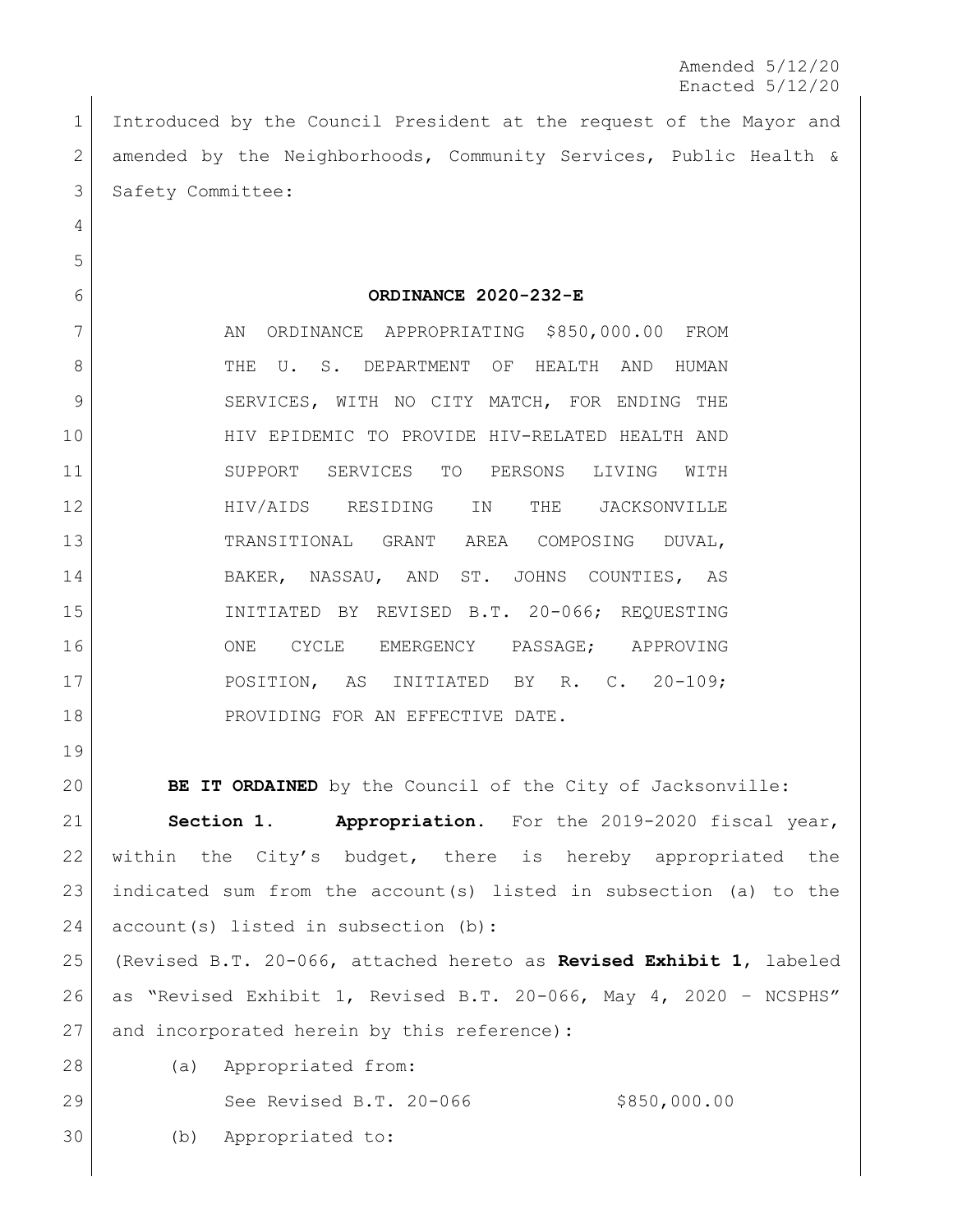1 See Revised B.T. 20-066 \$850,000.00

2 (c) Explanation of Appropriation

 The appropriation above comprises new grant funds from 4 the U. S. Department of Health and Human Services, with 5 | The no local match, for Ending the HIV Epidemic. Grant **funding is valid from March 1, 2020, through February 28,** 2021.

 **Section 2. Purpose**. The purpose of the appropriation in Section 1 is to provide HIV-related health and support services to persons living with HIV/AIDS residing in the Jacksonville Transitional Grant Area composing Duval, Baker, Nassau, and St. Johns counties. The grant supports the use of HIV Mobile Medical Units in targeted zip codes to increase testing to engage and retain the newly diagnosed and those aware, but not in care, to achieve viral load suppression through outpatient ambulatory medical care, pharmaceutical assistance, mental and oral health, and related services. A copy of the Notice of Award is attached hereto as **Exhibit 2**.

 **Section 3. Requesting one cycle emergency passage pursuant to Council Rules 4.901 Emergency.** One cycle emergency passage of this legislation is requested. The nature of the 22 emergency is that the grant has a commencement date of March , 23 2020, and that date has passed.

 **Section 4. Approval of Position.** There is hereby approved the position more fully described in R.C. 20-109, attached hereto as **Exhibit 3** and incorporated herein by this reference.

 **Section 5. Effective Date.** This ordinance shall become effective upon signature by the Mayor or upon becoming effective 29 without the Mayor's signature.

Form Approved:

/s/ Paige H. Johnston\_